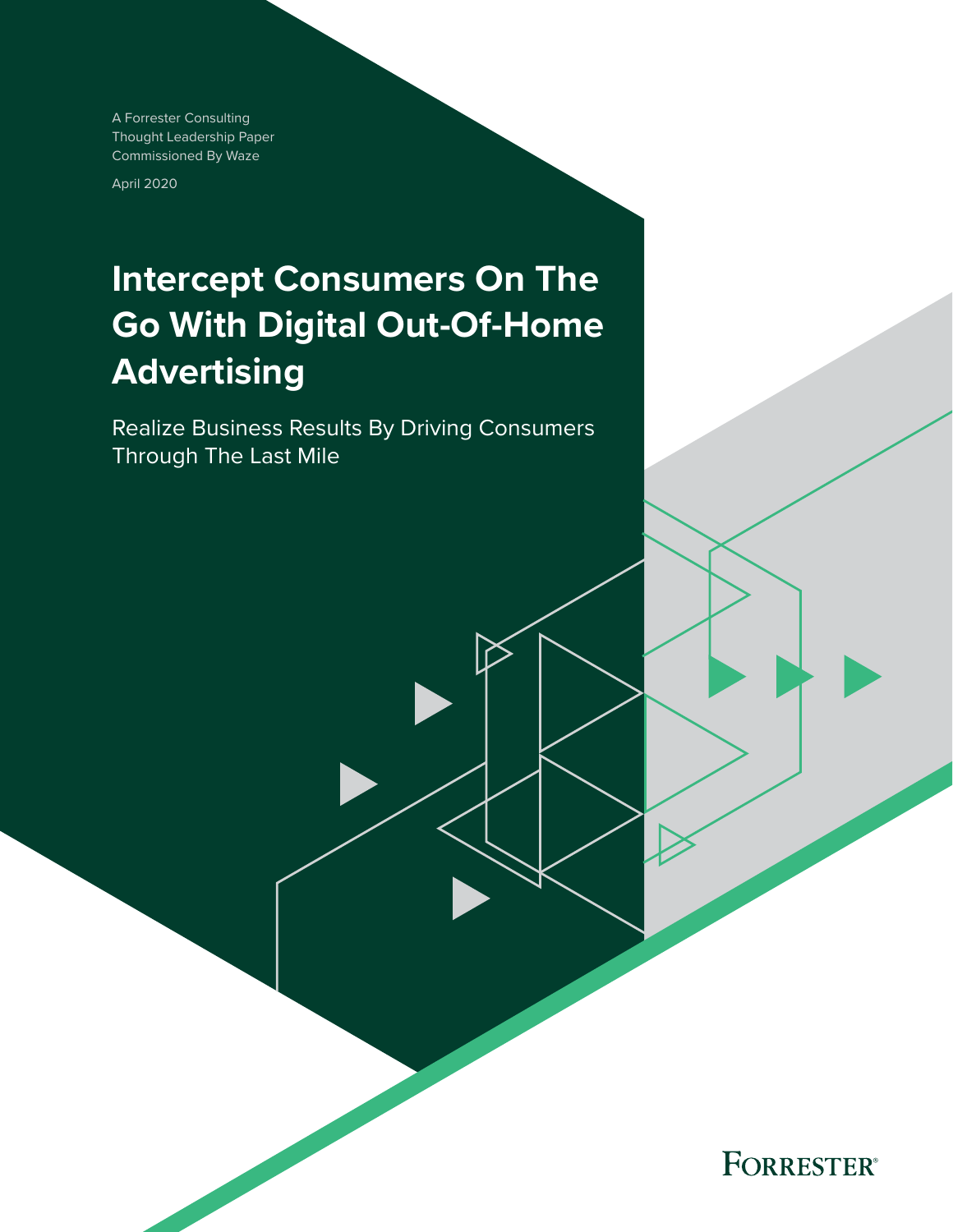## **Table Of Contents**

- [Executive Summary](#page-2-0) **1**
- 2 Brands Struggle To Reach Customers [At Key Moments While Respecting](#page-3-0)  **Privacy**
- [Contextual Advertising And In-Store](#page-4-0)  **3** [Visits Are A Priority](#page-4-0)
- [Digital Out-Of-Home Advertising](#page-5-0)  **4** [Delivers On Consumers' Context To](#page-5-0)  [Drive Results](#page-5-0)
- **7** [Key Recommendations](#page-8-0)
- 8 [Appendix](#page-9-0)

#### ABOUT FORRESTER CONSULTING

Forrester Consulting provides independent and objective research-based consulting to help leaders succeed in their organizations. Ranging in scope from a short strategy session to custom projects, Forrester's Consulting services connect you directly with research analysts who apply expert insight to your specific business challenges. For more information, visit forrester.com/consulting.

© 2020, Forrester Research, Inc. All rights reserved. Unauthorized reproduction is strictly prohibited. Information is based on best available resources. Opinions reflect judgment at the time and are subject to change. Forrester®, Technographics®, Forrester Wave, RoleView, TechRadar, and Total Economic Impact are trademarks of Forrester Research, Inc. All other trademarks are the property of their respective companies. For additional information, go to forrester.com. [E-46910]



**Contributing Research:**  Forrester's B2C Marketing research group

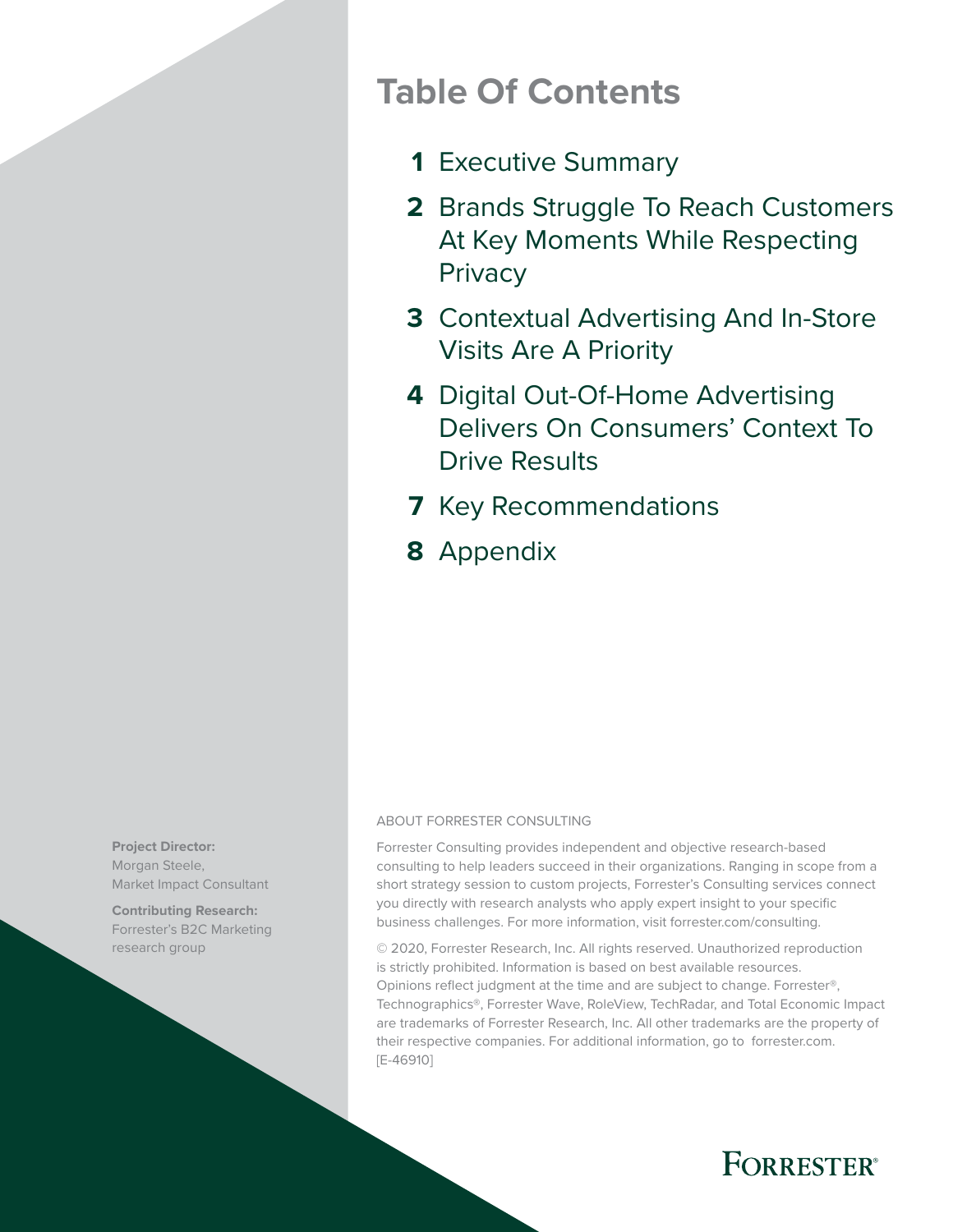<span id="page-2-0"></span>

**Digital out-of-home advertising** is digital advertising that reaches consumers on the go.

# **Executive Summary**

For highly competitive business-to-consumer industries, in-person visitors remain key to revenue and profitability. However, most marketers do not optimize for the last mile that drives customers to brick-and-mortar locations. On-the-go consumers in their cars represent a critical — and largely untapped — context for advertising, where targeted messages influence buyer behavior at the moment they are most ready to act.

In January 2020, Waze commissioned Forrester Consulting to evaluate the extent to which on-the-go consumers represent a critical advertising context. To explore this topic, Forrester conducted an online survey of 424 global marketers across consumer-packaged goods (CPG), retail, quick-service restaurants (QSRs), and gas stations and convenience stores, along with four interviews of digital out-of-home advertising users. We found that digital out-of-home helps marketers and advertisers achieve their most critical priorities.

#### **KEY FINDINGS**

- › **Global marketers adopt digital out-of-home to reach consumers when they are most likely to make a purchase.** The most common reason brands invest in digital out-of-home advertising is to reach consumers during critical moments of influence. Intercepting customers while they are in their cars and more likely to make a purchase is a critical area of focus for brands as they seek to increase visits to brickand-mortar locations.
- › **Digital out-of-home users have realized gains in both sales frequency and basket size.** Marketers whose brands use this form of advertising estimate a weighted average 9.1% increase in the volume of sales and an 8.3% increase in the size of sales. Even marketers whose firms that are not yet using this form of advertising anticipate that it would increase their store visits and sales volume/size.
- › **Investment and consideration of digital out-of-home advertising are growing.** Thirty percent of respondents say their firms are already using digital out-of-home, with another 65% very or extremely likely to consider it in the next two years. Brands will increase their investments in digital out-of-home advertising by 4.1% on average in the next year, making it the No. 2 largest growing category for advertising investment. High-performing brands are investing at a rate three times greater than low-performing brands.

#### **TERMINOLOGY**

For this study, we explore topics related to "digital out-of-home advertising." We defined this term to survey respondents as inclusive of any digital advertising that reaches consumers on the go.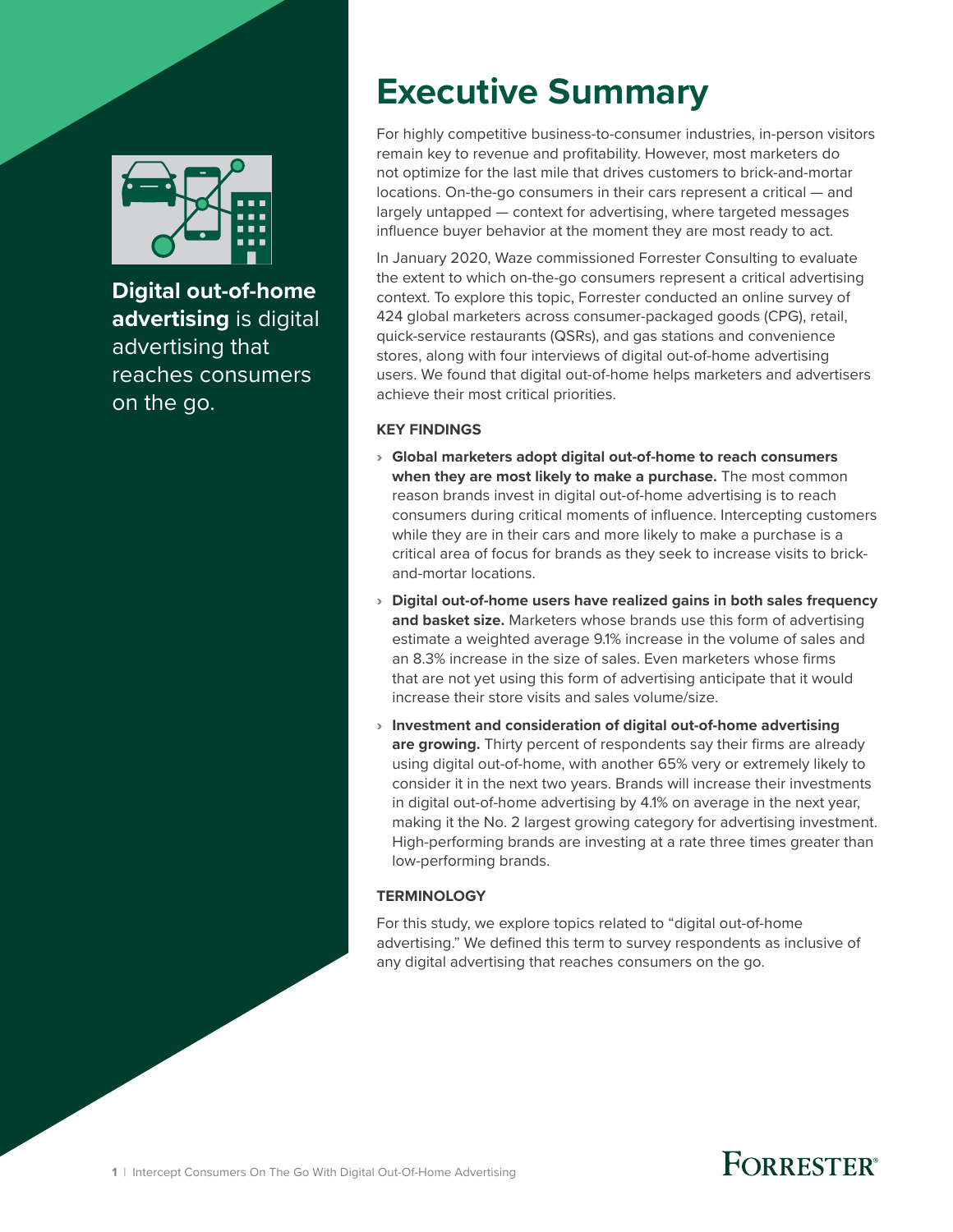### <span id="page-3-0"></span>Brands Struggle To Reach Customers At Key Moments While Respecting Privacy

As brands compete for decreasing consumer attention spans, they would ideally share their messages at key moments when buyers are primed to act or make a purchase, such as when they are already in their cars. However, firms struggle to reach customers at moments of influence, especially in ways that consider privacy regulations and customer preferences. In surveying 424 global marketers and advertisers, we found that:

- › **Brands struggle to identify and intercept customers at key moments.**  More than three in four marketers say their firms struggle to reach customers at influential moments (see Figure 1). Interestingly, a difference emerges between firms that are already using digital outof-home advertising and those that are not: Those that are not using it are 1.3 times more likely to agree they struggle to reach their target audience at key moments. This gap suggests digital out-of-home offers a way to mitigate this challenge.
- › **Compliance efforts change the way brands use data.** Eighty-five percent of marketers agree that new privacy regulations are changing the way they use data for advertising (see Figure 2). As the data regulatory landscape evolves, Forrester recommends contextual privacy, where businesses collect and use personal data in a way that is consensual, within a mutually agreed-upon context, for a mutually agreed-upon purpose. Contextual privacy can be a business differentiator, as those that practice it demonstrate more respect for customers while those that don't risk regulatory and publicity problems and consumer-driven backlash.<sup>1</sup>
- › **Increasing customer sensitivity about sharing personal data means that marketers must respect contextual privacy.** Marketers know that customers are increasingly privacy-sensitive: 81% agree that customers are more concerned about privacy today than they were five years ago (see Figure 2). Customers are less concerned with sharing destinationor location-based data than they are with sharing personally identifiable information like personal, demographic, or psychographic data — and these are the types of data on which ad targeting has traditionally heavily relied (see Figure 2). Destination- or location-based data offers a way to develop smarter campaign strategies, as long as requests for that data are contextual and result in tangible and clear benefits for the user. While consumers might be willing to share their location with a navigation app that requires location data to provide accurate directions, they would be much more wary of sharing it with a cooking app where there is no clear benefit to do so.

#### **Figure 1**

**"My organization struggles to reach its target audience at influential moments."**



Base: 424 global marketing or advertising decision makers responsible for media budget Source: A commissioned study conducted by Forrester Consulting on behalf of Waze, February 2020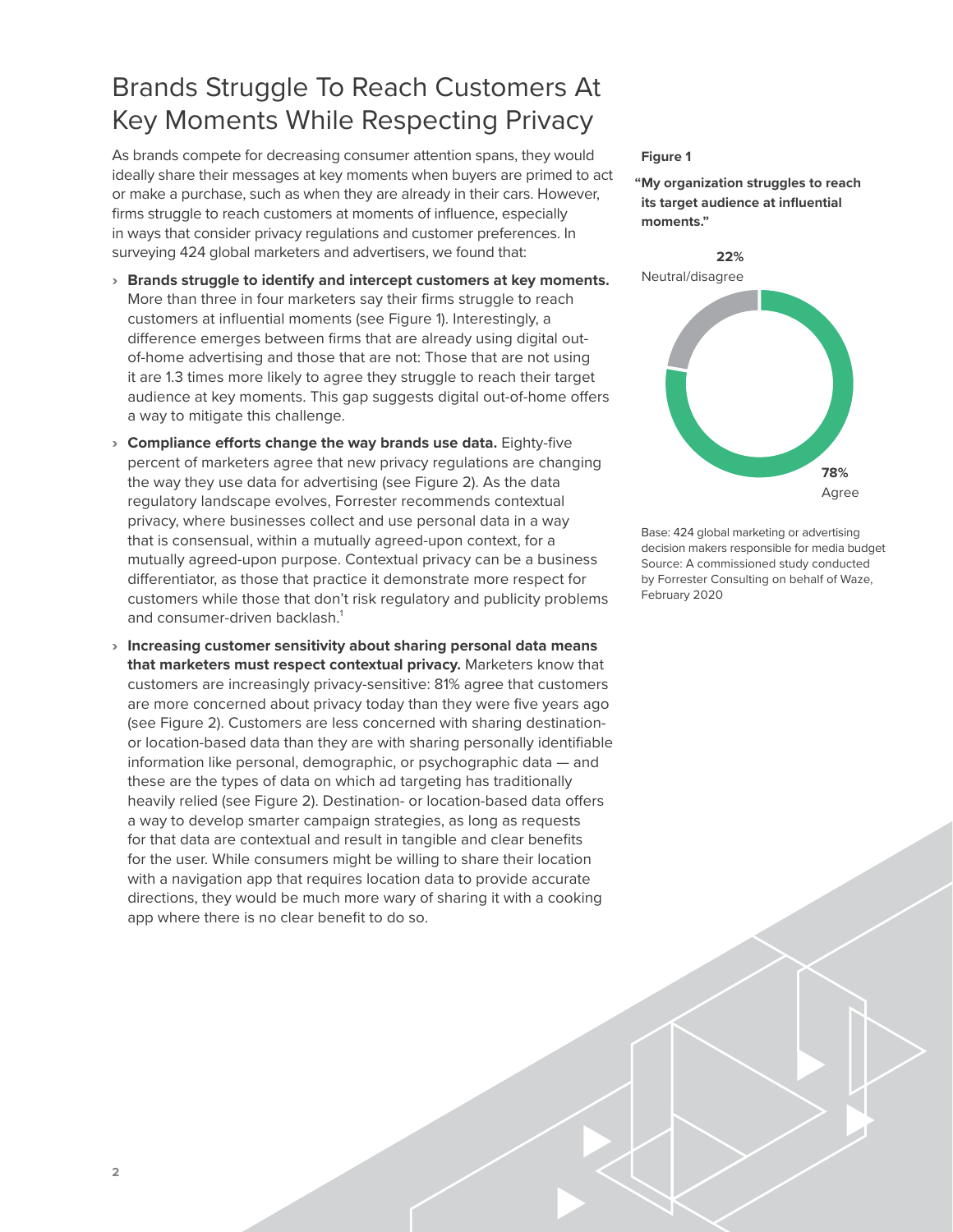#### <span id="page-4-0"></span>**Figure 2**

#### **"To what extent do you agree with the following?"**

**Strongly agree Agree** 



**125% Rew privacy regulations are changing the way we use data <b>125% Rev 25% Repo** for advertising

Our customers are more concerned about privacy than they were five years ago

**33% 44%** Customers are more concerned about sharing identifiable data than location- or destination-based data

**23% 64% 37% 44%**

Base: 424 global marketing or advertising decision makers responsible for media budget Source: A commissioned study conducted by Forrester Consulting on behalf of Waze, February 2020

### Contextual Advertising And In-Store Visits Are A Priority

As brands seek to increase store visits and struggle to target consumers in the right moment, context can be the differentiator. Where consumers are and where they are going are critical pieces of information for marketers to serve relevant messaging within that context. Forrester found that brands are:

- › **Prioritizing in-person visits.** Across industries, 87% of respondents say that increasing in-person visits to brick-and-mortar locations is a critical or high priority in the next 12 months (see Figure 3). Similarly, 85% say the same of increasing in-store purchases.
- › **Valuing brick-and-mortar customers.** Respondents who view increasing in-person visitors as a critical or high priority characterize these customers as especially important compared to others (see Figure 4). Seventy-four percent say in-person visitors are more loyal, making more frequent purchases that lead to a higher customer lifetime value, while 72% say they are more valuable customers, spending more per purchase. These findings were consistent across industries, even among those industries that have a growing online channel, such as retail and CPG.
- › **Zeroing in on advertisement context.** Marketers care about the content that their ads appear next to. In fact, 83% say they are focused on the context of their advertisements (see Figure 5). This finding may come as a surprise given the importance of behavioral targeting in the past decade, but marketers know that a critical part of getting contextual advertising right is knowing where the customer is and their likelihood to respond to the message.

#### **Figure 3**

**"Which of the following are likely to be your organization's top advertising priorities over the next 12 months?"**

#### **87%**





#### **85%**

Increasing in-store purchases

Base: 424 global marketing or advertising decision makers responsible for media budget Source: A commissioned study conducted by Forrester Consulting on behalf of Waze, February 2020

#### **Figure 4**

**Firms prioritize in-person visitors because they are:**

**74%**

More loyal customers



**72%** More valuable customers

Base: 368 global marketing or advertising decision makers at organizations prioritizing in-person visits Source: A commissioned study conducted by Forrester Consulting on behalf of Waze, February 2020

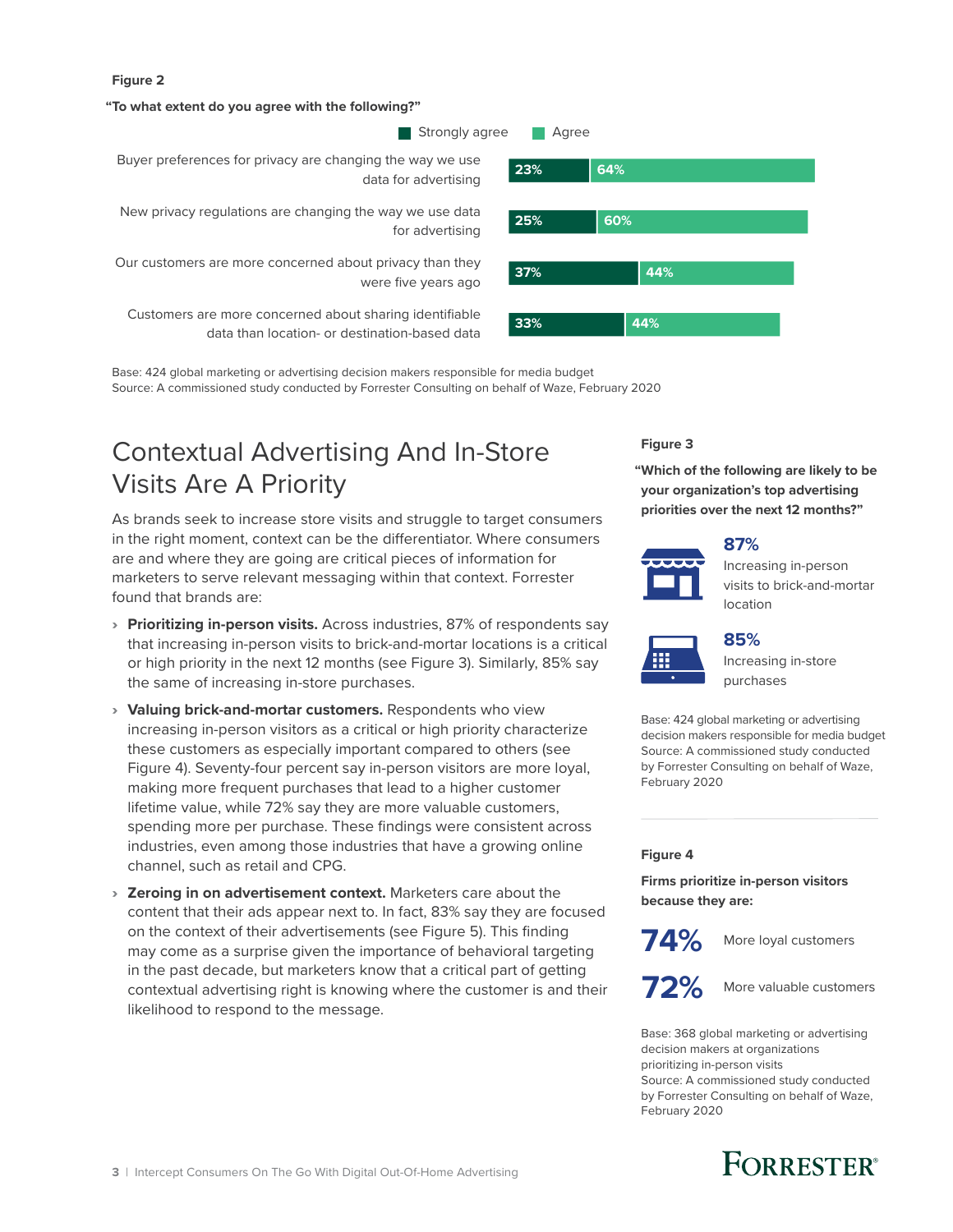#### <span id="page-5-0"></span>**Figure 5**

**"To what extent do you agree with the following?"**

Strongly agree/Agree

**83%** We are focused on the context of our ads

85% Our marketing and advertising efforts are focused on targeting specific audiences

Base: 424 global marketing or advertising decision makers responsible for media budget Source: A commissioned study conducted by Forrester Consulting on behalf of Waze, February 2020

### Digital Out-Of-Home Advertising Delivers On Consumers' Context To Drive Results

#### **DIGITAL OUT-OF-HOME ADDRESSES CRITICAL MARKETING AND ADVERTISING PRIORITIES**

Digital out-of-home advertising helps firms meet their objective of influencing customers in context; the impact drives significant business results. We found:

› **Firms look to digital out-of-home advertising to meet consumers during moments of influence.** Among those marketers whose brands are already using this form of advertising, the top reason they adopted it was to reach consumers when they are ready to make a purchase (see Figure 6). Additional reasons relate to mitigating privacy concerns, supporting offline sales, and complementing omnichannel strategies.

"Location marketing is so important and sometimes overlooked. We want to intercept somebody who has been thinking about furniture and hasn't pulled the trigger to visit one of our stores."

 *Senior marketing director at a global home furniture retailer*

#### **Figure 6**

**Top five reasons brands invested in digital out-of-home advertising:**

**53%** We needed to reach consumers during a critical moment of influence

44% We needed to complement our other omnichannel advertising efforts

44% We needed to support offline sales

**40%** We had privacy concerns about other forms of targeting

**39%** We needed to reach consumers when they are ready to make a purchase

Base: 127 global marketing or advertising decision makers at organizations that have invested in digital out-of-home advertising

Source: A commissioned study conducted by Forrester Consulting on behalf of Waze, February 2020



"We're trying to get close to the point of decision. People make decisions to visit a store within 30 minutes, or in some cases, within 5 minutes, before doing so."

Media planning and buying manager at a global quick-service restaurant

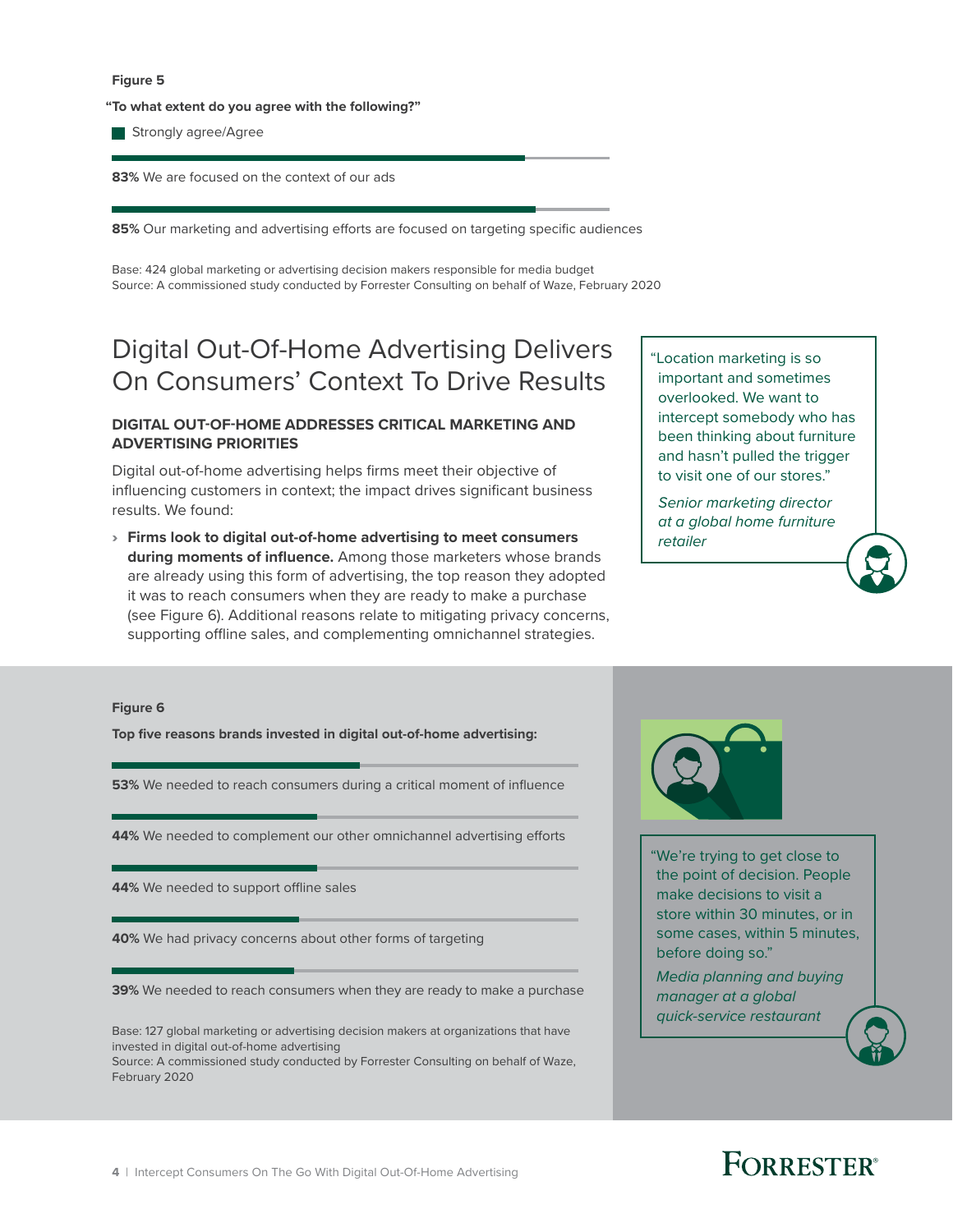#### **DIGITAL OUT-OF-HOME DELIVERS BUSINESS RESULTS**

Digital out-of-home not only meets customers in their moments of need; it also delivers business results. Based on our survey, we found that:

- › **Brands with better business results prioritize in-person visits and digital out-of-home ads.** We segmented respondents based on performance across key metrics like revenue, customer acquisition, customer lifetime value, and return on investment for advertising spend. $2$  The results revealed that high performers do a couple things differently compared to low performers: 1) They are 1.5 times more likely to view increasing in-person visits as critical in the next 12 months, and 2) they are increasing investment in digital out-of-home advertising at a rate three times greater (see Figure 7).
- › **Marketers expect digital out-of-home to increase volume and size of sales; results provide significant uplift.** Global marketers expect that digital out-of-home advertising could deliver across in-store traffic, sales volume, and size (see Figure 8). These expectations prove true for brands that have already invested in digital out-of-home. Respondents who have seen increased volume of sales estimate a weighted average 9.1% increase; the same can be said for size of sales (8.3% increase) and traffic to brick-and-mortar locations (8.0% increase).

#### **Figure 7**

#### **Compared to low performers, high-performing firms are:**



**1.5 times** more likely to view increasing in-person visits as critical in the next 12 months



Increasing investment in digital out-of-home advertising at a rate of **3x**

Base: 424 global marketing or advertising decision makers responsible for media budget Source: A commissioned study conducted by Forrester Consulting on behalf of Waze, February 2020

#### **Figure 8**

**Respondents who have seen/expect an increase in the following from an investment in digital out-of-home advertising**



**Weighted average change to key metrics among digital out-of-home ad users\***

Base: 424 global marketing or advertising decision makers responsible for media budget

\*Base: 68 to 84 global marketing or advertising decision makers at organizations that have invested in digital out-of-home advertising Source: A commissioned study conducted by Forrester Consulting on behalf of Waze, February 2020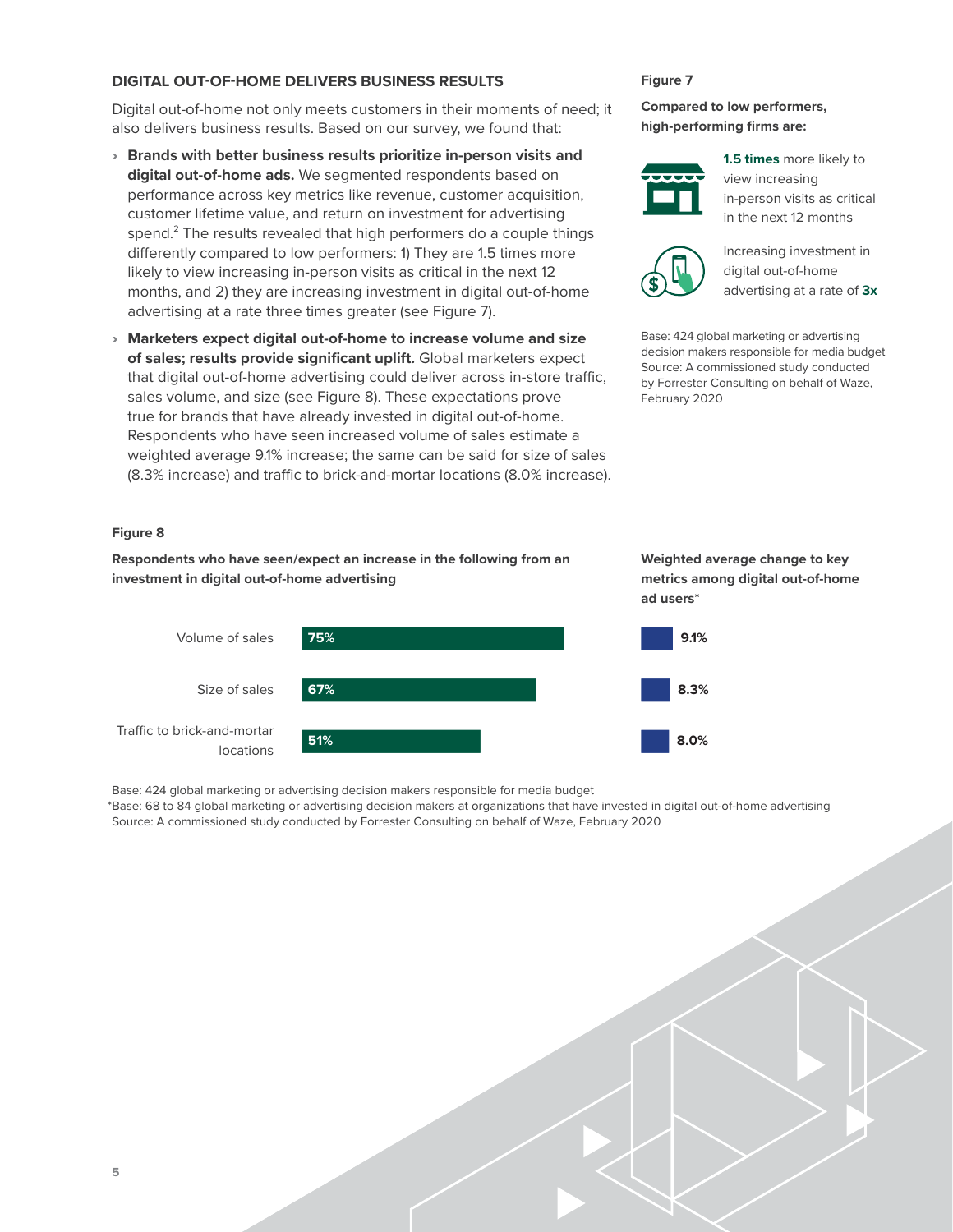#### **DIGITAL OUT-OF-HOME INTEREST IS HIGH AND GROWING**

As marketers look to new advertising channels to influence buyers, many highly consider digital out-of-home an area for growth. Looking toward the future of advertising, we found (see Figure 9):

- › **Digital out-of-home advertising currently offers some differentiation; soon it will be table stakes.** About one-third (30%) of marketers report their brands are already using this advertising channel; almost two-thirds (65%) are very or extremely likely to consider it in the next two years.
- › **Digital out-of-home advertising is one of the top areas for new advertising investment.** Brands are increasing their investments in digital out-of-home advertising by 4.1% on average in the next year, making it the No. 2 largest growing category for advertising investment. Most firms are funding with net-new advertising dollars (see Figure 10). Firms that already use digital out-of-home are also increasing their investments in traditional out-of-home (e.g., billboards) at a rate 1.9x times greater than other firms, suggesting that digital and traditional out-of-home are complementary tactics to reach drivers on the go.

**Likelihood to consider investing in digital out-of-home over the next** 

#### **Figure 10**

**Digital out-of-home ad users who initially secured investment funds with net-new incremental investment**



Base: 127 global marketing or advertising decision makers at organizations that have invested in digital out-of-home advertising Source: A commissioned study conducted by Forrester Consulting on behalf of Waze, February 2020

#### **Figure 9**

**Weighted average change in advertising investment over the next year**



**two years**

Base: 424 global marketing or advertising decision makers responsible for media budget Source: A commissioned study conducted by Forrester Consulting on behalf of Waze, February 2020



"Digital out-of-home advertising puts brand messaging in front of a captive audience. It offers a reminder that exposes our location and our services. It opens up an opportunity for us to be on their path to work or home or to wherever they're going and feel a time of need."

Senior media director at a large US retailer and pharmacy

## **FORRESTER**<sup>®</sup>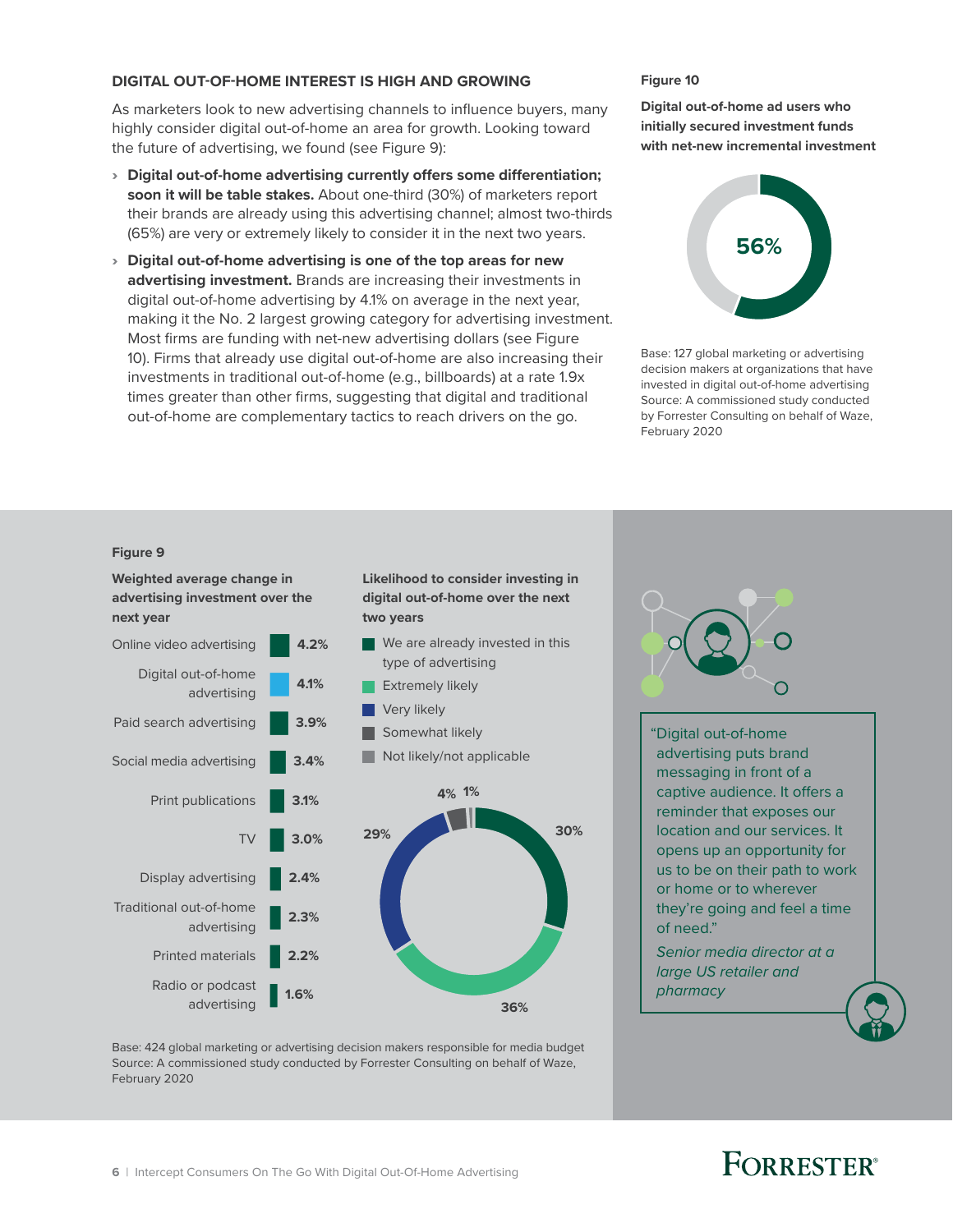# <span id="page-8-0"></span>**Key Recommendations**

Brands want to increase in-person visits to brick-and-mortar locations, finding in-person visitors to be more loyal and more valuable than other customers. However, they compete in crowded advertising mediums and struggle to get their messaging to consumers when it matters most when they are most likely to and most able to make a purchase. As brands look to influence buyer behavior at critical moments, digital out-of-home advertising offers a way to target buyers within the context of their cars. Forrester's in-depth survey of 424 global marketers and advertisers about digital out-of-home advertising yielded several important recommendations:



**Get ahead of competition in digital out-of-home with innovation.** Digital out-of-home is still emerging as a marketing channel, which means now is the right time to get ahead of your competitors in this channel. Test strategies like purchasing digital out-of-home inventory based on your brick-and-mortar locations will allow your brand to influence buyer behavior when high-value customers are nearby and most ready to make a purchase.<sup>3</sup>



**Invest more in channels that allow for contextual targeting.** As privacy regulations and consumer preferences change, brands need to be careful about using behavioral data for advertisement targeting and ensure that any request for data offers value to consumers. More brands will find contextual targeting just as effective, if not more effective, than using behavioral data in digital advertising. Digital-out-of-home provides plenty of levers to pull to increase the context of brand messages. With onethird of respondents reporting their brands are already using this form of advertising, and more to come in the next two years, digital out-of-home is a critical way to compete for customers' attention during key moments of influence.



#### **Integrate digital out-of-home into your omnichannel advertising**

**strategy.** Digital out-of-home is complementary to existing advertising strategies, particularly traditional out-of-home, in-store advertisements, and other forms of digital advertising. Investing net-new ad dollars in digital out-of-home while leveraging an omnichannel strategy will ensure your brand stays top of mind throughout the buyer journey and that your messaging and story across channels and devices are connected.

### **FORRESTER®**

**7** | Intercept Consumers On The Go With Digital Out-Of-Home Advertising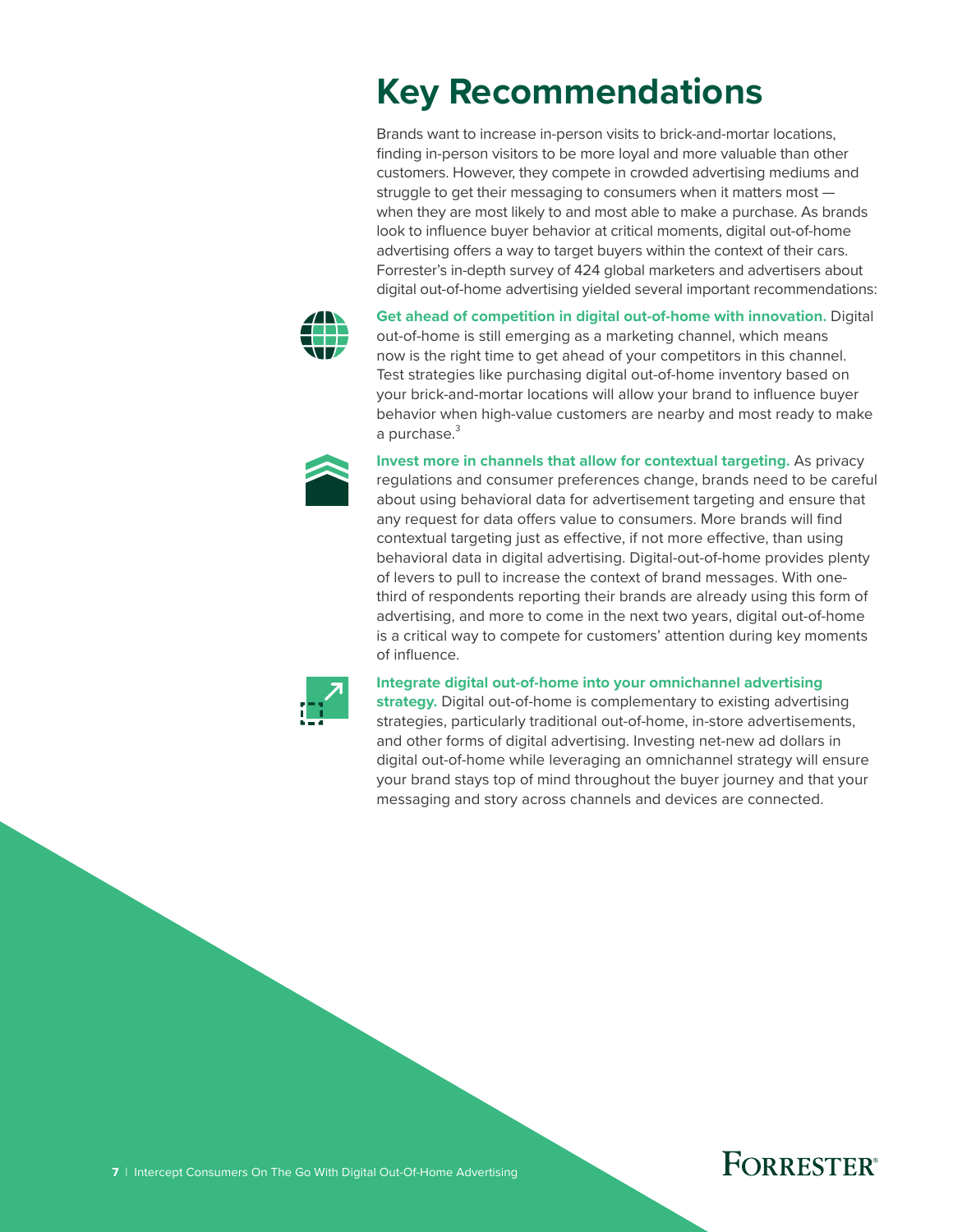### <span id="page-9-0"></span>Appendix A: Methodology

In this study, Forrester conducted a survey of 424 global marketers and advertisers across CPG, retail, QSR, and gas station/convenience stores to evaluate the extent to which consumers in their cars represent a critical advertising context. Forrester also interviewed four digital out-of-home advertising users. Survey participants were decision makers or economic buyers for advertising/media planning and buying at their organizations. Questions provided to the participants asked about their marketing priorities, challenges, and usage of digital-out-of-home advertising. Respondents were offered a small incentive as a thank you for time spent on the survey. The study began in January 2020 and was completed in February 2020.



### Appendix B: Demographics/Data

Base: 424 global marketing or advertising decision makers responsible for media budget Note: Percentages may not total 100 because of rounding. Source: A commissioned study conducted by Forrester Consulting on behalf of Waze, February 2020

# Appendix C: Related Forrester Research

"Digital Out-Of-Home Delivers Customers," Forrester Research, Inc., February 22, 2019

"Modern Privacy Laws Change The Paradigm For Marketing And Advertising," Forrester Research, Inc., February 19, 2020

"Predictions 2020: Media," Forrester Research, Inc., October 29, 2019

## **FORRESTER®**